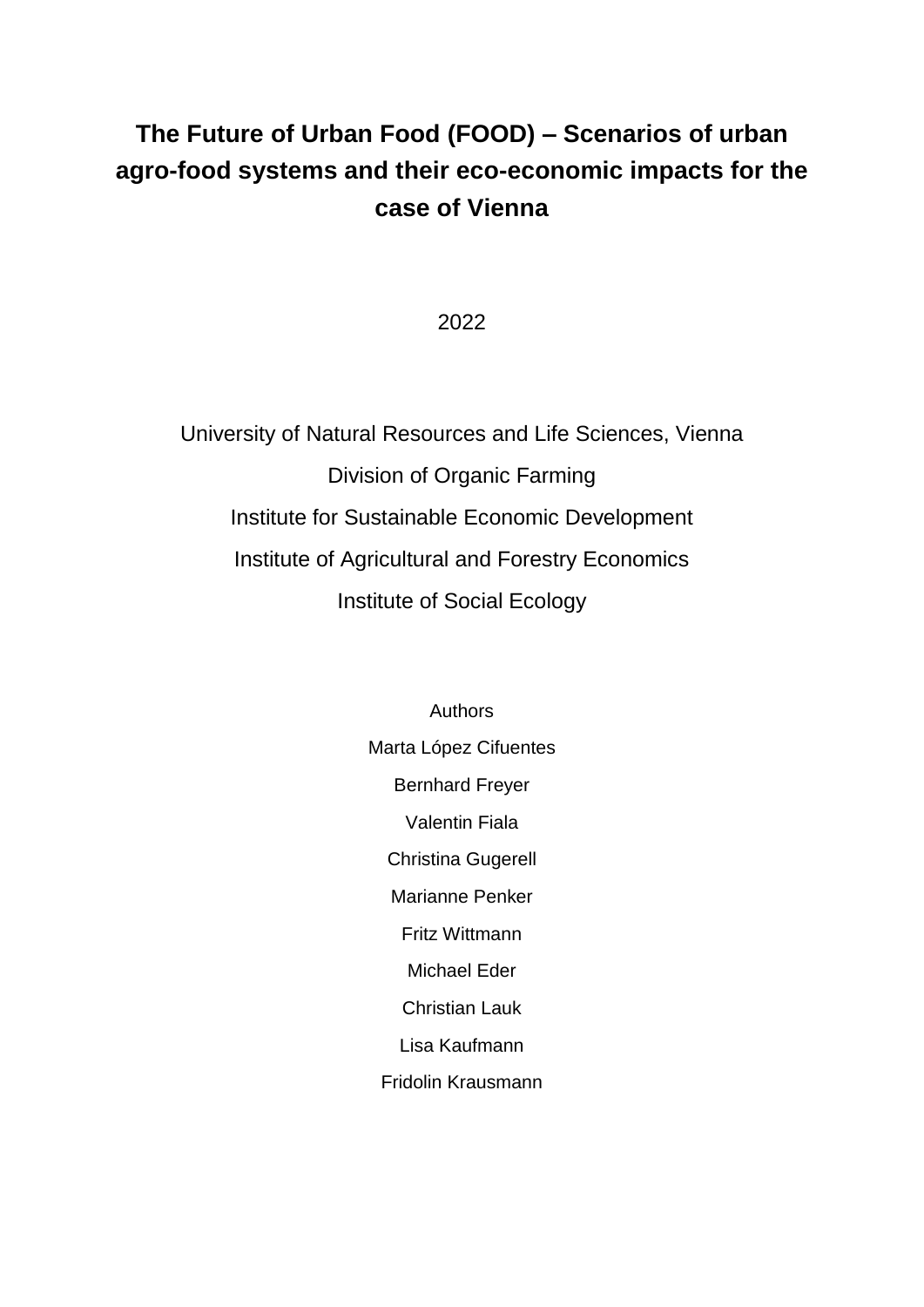# **Part I: Summary for the general public**

### **I.1. Summary for the general public**

The research project "The Future of Urban Food" started in 2018 and lasted four years. The main objective of this project was to investigate the impact of changes in the urban food system and urban food preferences on agriculture in the hinterland and thereby contribute to a social discourse on the future development of urban food systems. To this end, we used the city of Vienna as a case study to explore changes in three dietary patterns: reduced consumption of meat, increased consumption of organic food, and increased consumption of regional food.

We integrated perspectives and knowledge from different disciplines (socio-ecology, economy, and sociology) and worked together with actors from Vienna's urban food system. An advisory board (i.e., a group of representatives from the private sector, city administration, interest groups and civil society) critically accompanied the project steps with advice and specific information. This approach allowed us to create a deeper multi-perspective understanding of the structure and dynamics of Vienna's urban food system and to untangle the complex issue of sustainable food consumption patterns.

First, we identified the structure and key characteristics of Vienna's urban food system through literature analysis and interviews with experts, ending up in a food system model. We identified relevant leverage points for enabling change towards sustainability in VUFS. Some of these characteristics were predictable and widely researched like consumption practices but others were more context-specific and underexplored like the density of retailers, food markets or food governance dynamics. We also explored innovative Viennese food initiatives and selected three case studies for a more in-depth analysis through interviews (an insect farm, a zero-waste supermarket, and a community-supported agriculture initiative).

Second, we assessed how changes in food preferences would affect the land footprint and green-house gas (GHG) emissions related to the urban food system. We found that a shift in diets towards a lower consumption of animal products has the potentially largest effect. However, this is an option of limited popularity among Viennese urban consumers and regional farmers as the results from surveys have confirmed. In contrast, the regionalization of Vienna's urban food system, which is promoted by policy makers and retailers alike and popular among farmers and consumers according to our surveys' results, has only a moderate impact on GHG emissions. A shift towards products from organic farming, which is also promoted but less favoured by consumers, performs best in combination with a dietary change towards less animal-based food. This combination would help to avoid expanding the land footprint of organic farming while realizing its broad ecological benefits.

Finally, we used these insights to create future scenarios to illustrate the pros and cons of various bundles of measures and transition pathways. For example, locally adapted food supply, which would require consumption patterns adapted to local production, would need the targeted expansion of urban logistics structures for the storage and distribution of locally produced food. While urban food actors have only limited instruments at hand to directly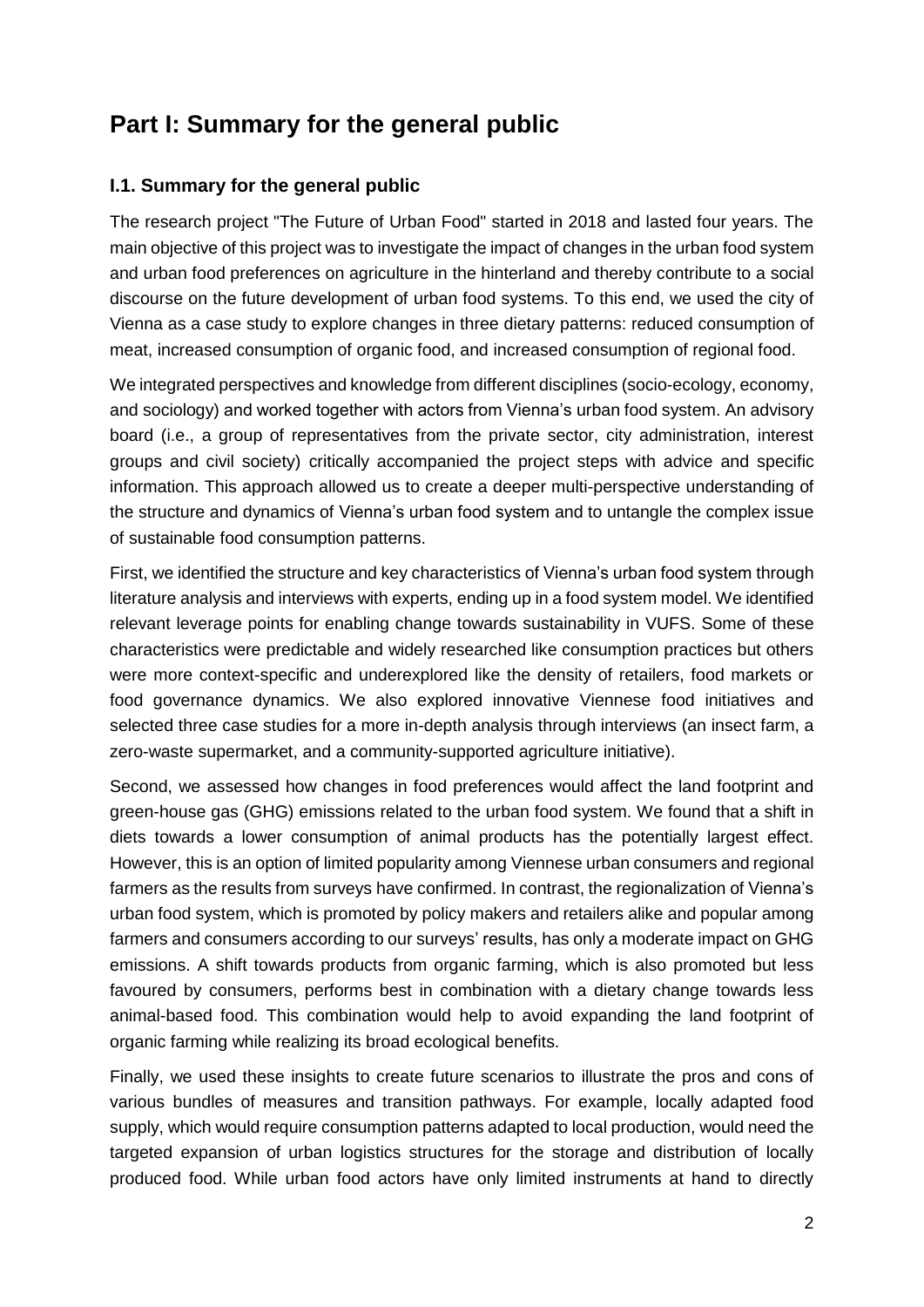implement such measures, city governments are important economic actors which can support demand side changes, e.g. through public food procurement in schools, hospitals or public canteens.

### **I.2. Zusammenfassung für eine breitere Öffentlichkeit**

Das Forschungsprojekt "The Future of Urban Food" dauerte von 2018 bis 2022. Das Hauptziel des Projekts war es, die Auswirkungen von Veränderungen im Wiener Ernährungssystem und in Konsummustern auf die Landwirtschaft im Hinterland zu untersuchen und damit einen gesellschaftlichen Diskurs über die zukünftige Entwicklung urbaner Ernährungssysteme anzustoßen. Der Fokus bei den veränderten Konsummustern lag auf einem reduzierten Fleischkonsum, erhöhtem Konsum von biologischen Lebensmitteln und erhöhtem Konsum von Lebensmitteln aus regionaler Produktion.

Das Projekt war interdisziplinär angelegt (Soziale Ökologie, Agrarökonomie und Soziologie) in enger Verbindung mit einem Beirat bestehend aus Akteur\*innen des Lebensmittelsystems, u.a. mit Vertreter\*innen von Stadtverwaltung, NGOs und Privatwirtschaft. Dieser Ansatz ermöglichte es, ein tieferes, multiperspektivisches Verständnis der Struktur und Dynamik des Wiener Ernährungssystems und der mit einer Veränderung in Richtung nachhaltiger Konsummustern verbundenen Herausforderungen zu gewinnen.

Zunächst haben wir die Struktur und die wichtigsten Merkmale des Ernährungssystems durch eine Literaturanalyse und Interviews mit Expert\*innen ermittelt und ein Systemmodell erstellt. Wir identifizierten vielversprechende Ansatzpunkte für einen Wandel in Richtung Nachhaltigkeit. Einige dieser Merkmale waren vorhersehbar und gut erforscht während andere kontextspezifisch waren und bisher noch weniger Beachtung fanden. So untersuchten wir die sich ändernden Rahmenbedingungen für drei Wiener Lebensmittelinitiativen: eine Insektenfarm, ein Zero-Waste-Supermarkt und eine Solidarische Landwirtschaft.

In weiterer Folge analysierten wir, wie sich Veränderungen in den Ernährungspräferenzen auf Flächenverbrauch und Treibhausgasemissionen des Wiener Ernährungssystems auswirken würden. Die Modellrechnungen zeigen, dass eine Reduktion des Konsums von tierischen Lebensmittel das größte Potential hat, den Ressourcenverbrauch und die Treibhausgasemissionen zu reduzieren. Allerdings findet diese Option unter Wiener Konsument\*innen und Landwirt\*innen laut unseren Umfrageergebnissen am wenigsten Zuspruch. Eine Regionalisierung der Lebensmittelversorgung, die von politischen Entscheidungsträgern und Lebensmittelhändler propagiert wird und laut durchgeführten Befragungen bei Konsument\*innen und Landwirt\*innen großen Zuspruch findet, hat dagegen nur mäßiges Potential die Treibhausgasemissionen zu reduzieren. Eine Erhöhung des Konsums biologischer Lebensmittel, die ebenfalls propagiert wird, aber bei Konsument\*innen mäßig beliebt ist, erzielt vor allem in Kombination mit einer Reduktion des Konsums tierischer Lebensmittel sehr positive Effekte. Damit könnte eine Ausweitung des Flächenbedarfs vermieden werden und gleichzeitig könnten die weitreichenden ökologischen Vorteile der ökologischen Landwirtschaft realisiert werden.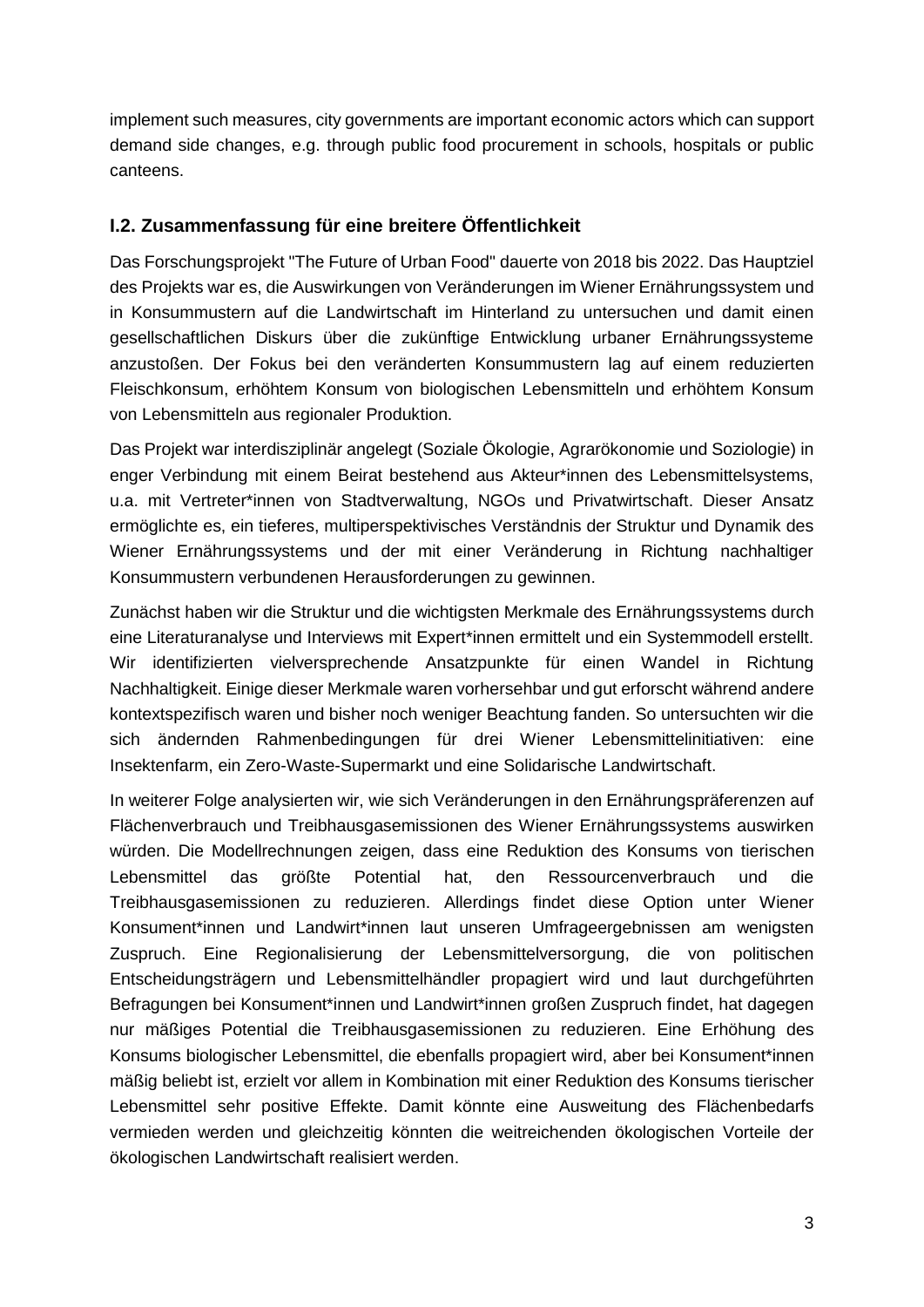Die Erkenntnisse aus diesen Untersuchungen sind in die Entwicklung von Zukunftsszenarien geflossen, die die Vor- und Nachteile verschiedener Maßnahmenbündel und Transformationspfade aufzeigen. Eine stärker regionalisierte Lebensmittelversorgung, in der die Konsummuster an die Produktionsbedingungen im regionalen Hinterland angepasst sind, würde u.a. den gezielten Ausbau städtischer Logistikstrukturen für die Lagerung und Verteilung regionaler Lebensmittel erfordern. Während die städtischen Entscheidungsträger begrenzt über Instrumente verfügen, um solche Maßnahmen direkt umzusetzen, sind die Möglichkeiten der Stadtverwaltung größer, z.B. indem sie Nachfrageveränderungen unterstützen können.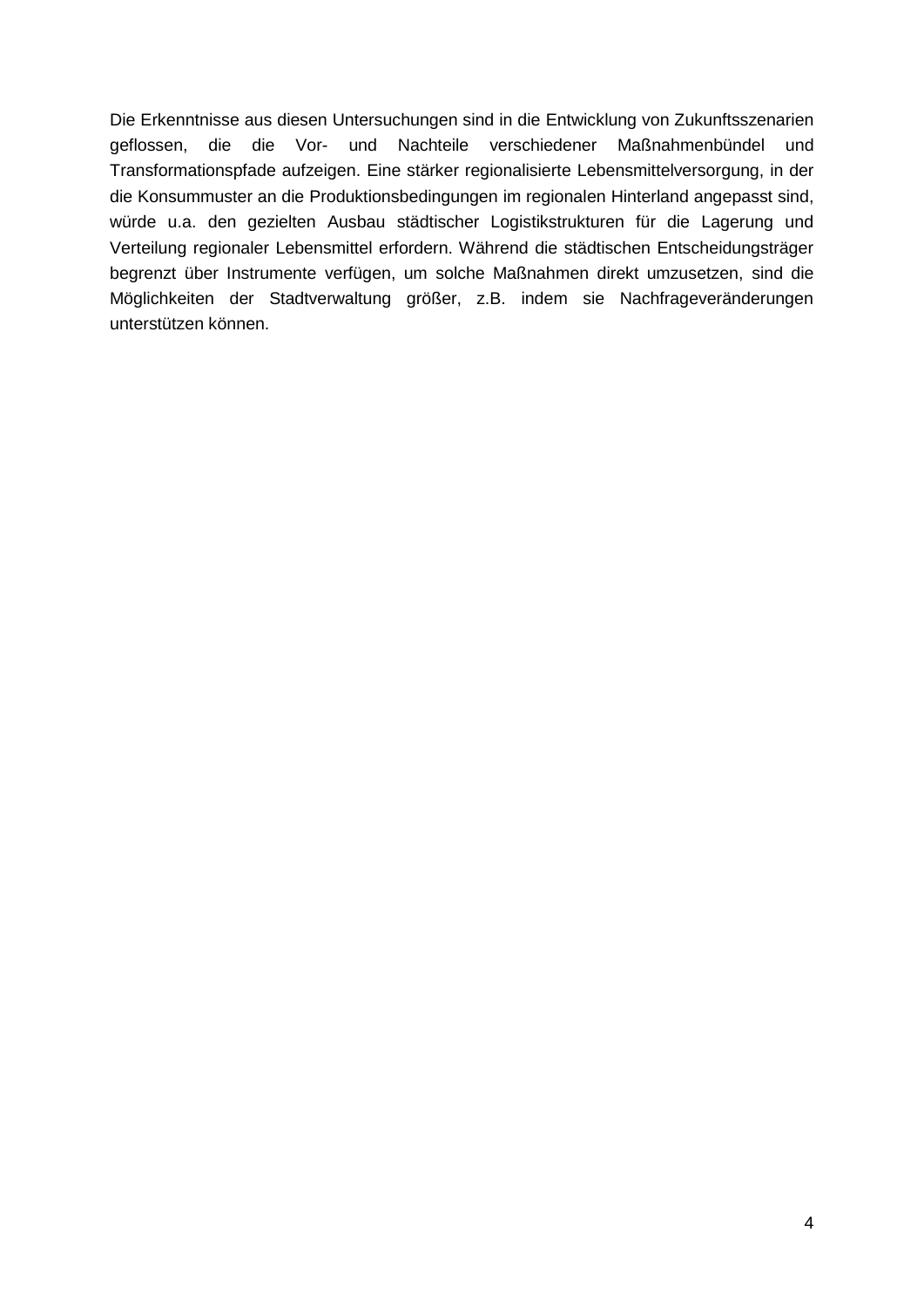# **Part II: Scientific report**

### **II.1. Ex-post scientific abstract**

This project applies an inter- and transdisciplinary approach to investigate options for a more sustainable urban food system in Vienna. We aimed to unpack the synergies and trade-offs of changes in three aspects of food consumption (reduced meat consumption and increased consumption of organic and regional food) through a scenario process that integrates results from multiple disciplines and the perspectives of different food actors. This combination of approaches enabled us to create a deeper understanding of the structure and dynamics of Vienna's urban food system and to untangle the complexities of sustainable food systems. The development of scenarios allowed us to deal with the trade-offs of different consumption patterns by creating diverse futures that illustrate the pros and cons of various decisions. Our results indicate that demand side strategies targeting food consumption patterns are essential to effectively reduce GHG emissions from urban food systems and save resources.

#### **II.2. Scientific challenges and development of the research project**

The five aims defined in the research proposal of this project could be met:

- 1) Creation of a deeper understanding of Vienna's urban food system (VUFS) by identifying its main structures and driving factors, biophysical foundations, its agronomic conditions and consequences for food costs.
- 2) Identification of main ecological and economic impacts and the societal acceptance of different urban food habits in the wider VUFS, by modelling biophysical flows, farm economics and assessing the societal acceptance of changes.
- 3) Analysis of past transitions and the current situation of VUFS to identify and critically assess the potential for change.
- 4) Demonstrate room for manoeuvre for the future development of VUFS by the development of concrete transition pathways and connected policy recommendations.
- 5) Foster the societal discourse and social learning about the complex relationships between agriculture, ecology and food habits in the city through engagement of stakeholders and sounding out the viability of a Viennese food policy council (VFPC).

However, we had to adapt the project phases (figure 1) to different challenges as well as to the new circumstances imposed by the Covid-19 restrictions in the last two years.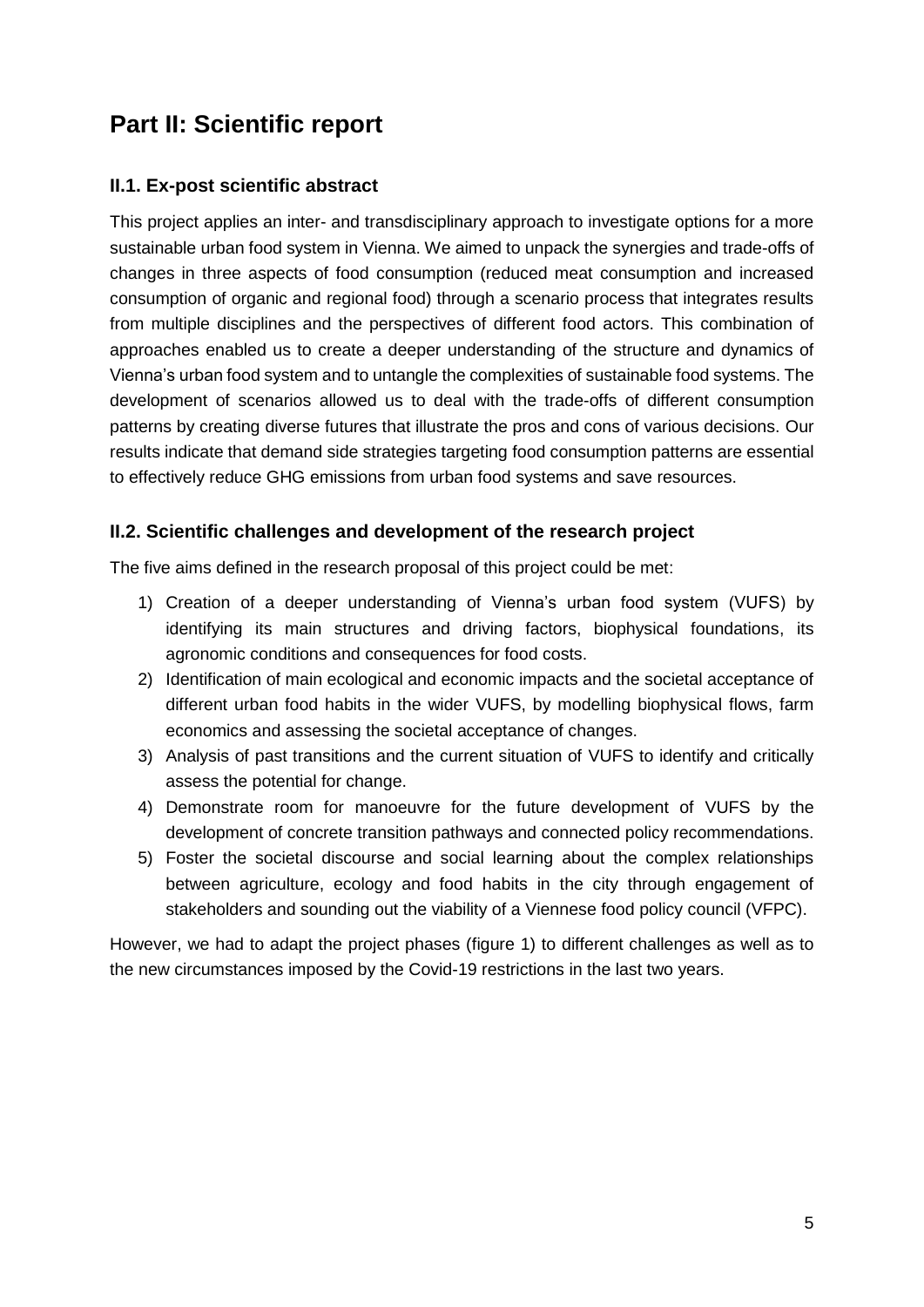

*Figure 1 Project structure with its phases and individual work packages.*

The transdisciplinary design of the project (**phase 2**, figure 1) was especially impaired by Covid-19. We were forced to change the format of the interactions with the advisory board to online meetings. Although the online format limited our tools to organize participatory activities, it allowed for a high participation rate of the members of the advisory board.

The transdisciplinary as well as interdisciplinary design of the project also posed challenges beyond the pandemic. The participatory scenario and strategy development (**phase 5**) was initially planned in close collaboration with representatives of the city of Vienna and the VFPC. A series of externally moderated workshops, involving VUFS stakeholders, was intended. Finally, the city of Vienna opted for a less participatory approach for developing a food strategy. For this reason, we decided to change the transdisciplinary process we had planned for the development of future scenarios and transition pathways (**aim 2**, **phase 5**, figure 1). Instead of developing the scenarios with a broader participation of stakeholders from VUFS, we developed them in an interdisciplinary process within the research team. To include stakeholder viewpoints in the process, we organized an online workshop with the advisory board to get feedback on the scenarios and conduct a consistency and robustness check with them. The transition pathways (i.e., recommendations for action, implementation approaches) were also developed by the project team, yet to integrate different perspectives, we used all collected data from the project.

Communication also proved to be challenging at times due to the differences among the involved disciplines (i.e., concepts, methods) and between the research team and the advisory board (i.e., vocabulary, complexity). We tried to overcome this barrier by creating spaces for exchange and finding a common language throughout the project. Furthermore, there were different expectations from the project and the collaborations. Although not all could be met,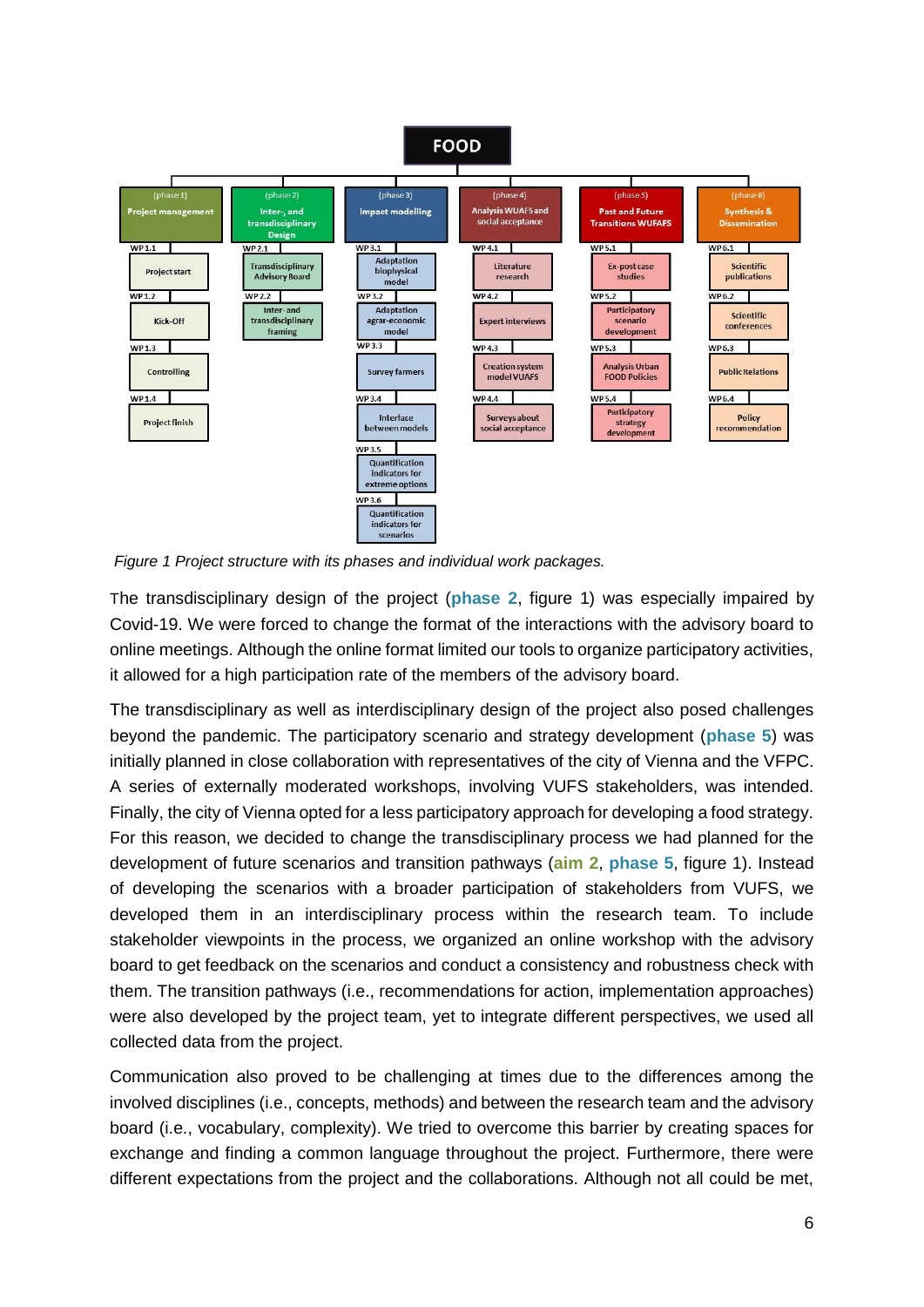we identified them at the beginning of the project and tried to tackle the different needs. Finally, it has also been challenging to combine the different disciplines to really work together instead of next to each other. From the beginning, the two teams working on social aspects and the two focusing on the modelling worked closely together in a process of ongoing communication. The interactions between these two groups, however, were limited to punctual meetings and the Covid-19 situation further complicated the interdisciplinary communication process. Through the implementation of a scenario process we were able to bring together heterogeneous knowledge, ideas, and data from the different disciplines. Furthermore, the research groups collaborated in lectures and workshops which also supported finding a common language and the integration of their results and approaches.

At the end, if not quite in the way as initially intended, we were able to complete **aims 4 and 5** through an inter- and transdisciplinary approach. It is also important to mention that the establishment of a VFPC was already in motion by the time this project started. Thus, the last part of **aim 5** was not relevant anymore. We did, however, work closely with the VFPC during the whole project and fostered the societal discourse and social learning by participating in different activities, by closely collaborating with the different stakeholders, by presenting at conferences and by giving lectures and workshops in different settings (**aim 5**, **phase 6**).

For **phase 3**, we investigated farm adaptations in the metropolitan region of Vienna in response to the assumed changes in consumption patterns. The challenge in this process was to transfer the behavioural intentions articulated in the survey to adaptation paths of farmers that can be used for modelling production systems and their output of food products. For this purpose, responses of the survey were analysed with a customized and flexible algorithm to derive farm type specific preferential weights for adaptation decisions. This allowed to better account for transformative adaptations in the decision-making process and to determine practical adaptations paths for the agro-economic model. Overcoming this challenge helped to deal with larger amounts of data and also eased a comparison between supply and demand of food within the 100km region around Vienna at an aggregated level of food categories.

We also encountered challenges in the development, advancement and coupling of the biophysical (FoodClim) and the agro-economic models, which took more resources than initially planned due to inconsistencies of applied models and problems with the collection and harmonization of required input data for the models. We encountered these challenges in an iterative process of aligning and fine tuning the models. Despite these challenges, **aim 2** was also satisfactory completed.

**Phase 4** was also completed without major challenges (**aims 1 and 3**). Conducting a representative survey with Viennese consumers proved challenging due to the large number of respondents needed. To address this issue, we collaborated with a master student from the Vienna University of Economics and Business who was able to get a grant for his master thesis that covered the expenses of distributing the survey through the panel provider Respondi. Furthermore, the length of the survey made it necessary to divide it in three parts, one per each consumption pattern, and send out three surveys. Although the sample had to be divided, we could collect data about each consumption pattern in more detail and still have some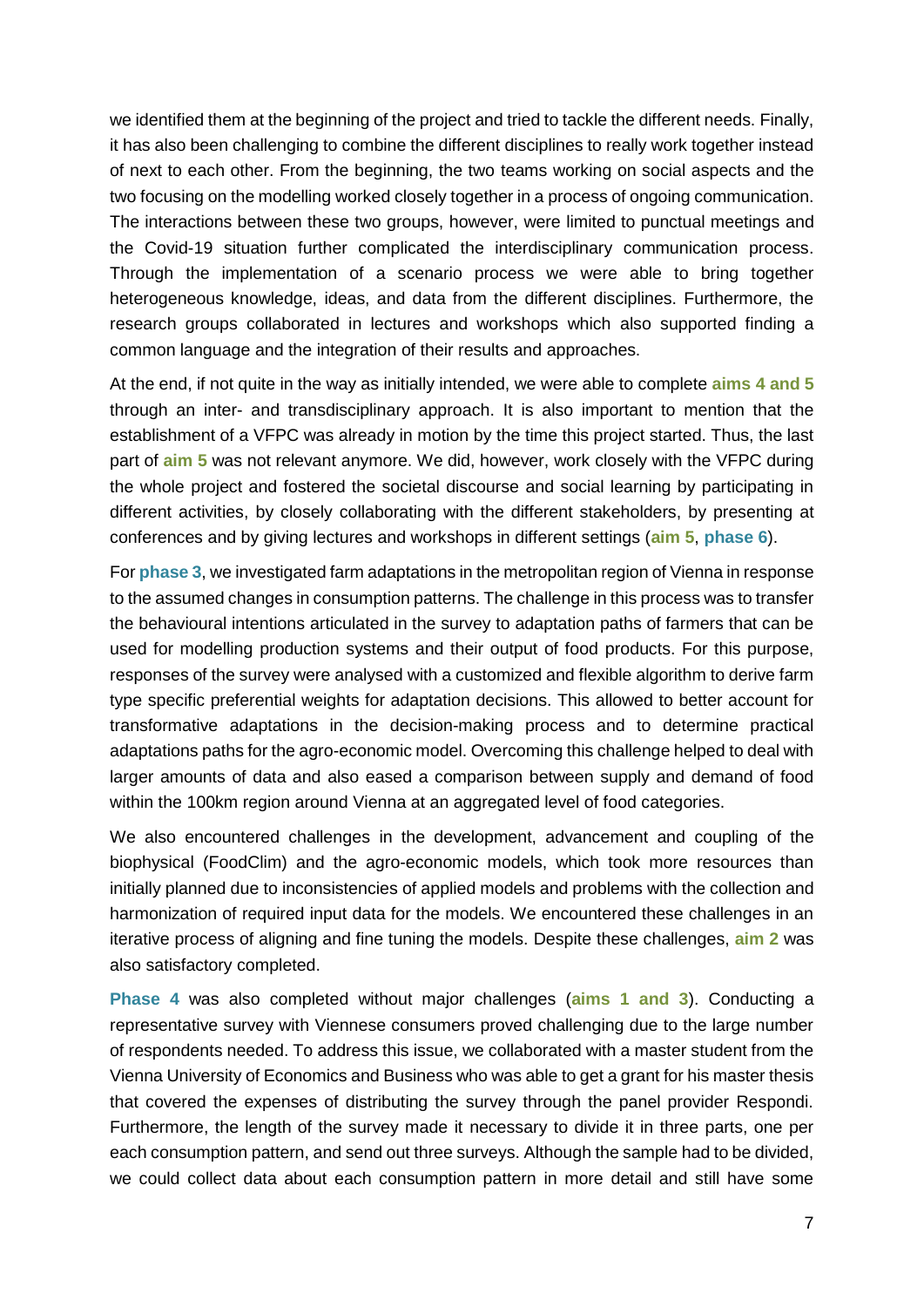representative data with a larger sample for general questions. This approach allowed assessing the societal acceptance of changes (**aim 2**).

Finally, during **phase 4**, a new research objective was developed based on the first experiences with stakeholders through interviews, focus groups and workshops. The analysis of VUFS highlighted the relevance of participation and power dynamics. Thus, two doctoral students from the project decided to include the concept of food democracy as an aim of their work and theses. This new research aim was then incorporated to the transition pathways and policy recommendations (**aim 4**) and further developed in two articles.

## **II.3. Most significant results of the research project**

This inter- and transdisciplinary project combined and integrated different approaches and methods that enabled us to create a deeper understanding of the structure and dynamics of VUFS. By combining different disciplines and actors' perspectives this innovative approach has revealed that the popularity and the biophysical effectiveness of the analysed consumption patterns are diametrically opposed. To the best of our knowledge, this has not yet been shown so specifically for a specific case in an empirical study and is the result of this kind of knowledge generation and integration.

#### **Understanding VUFS from a multi-actor and multi-level perspective**

At the beginning of the project, a conceptual model was created to analyse VUFS based on literature and further refined by different actors using a soft-systems approach (figure 2). This approach allowed us to learn about a situation in the real-world context of Vienna, make models of relevant activities and use these models to initiate a debate on the Viennese contemporary phenomena to improve the definition of the problem situation<sup>1</sup>.

 $\overline{a}$ 

<sup>1</sup> López Cifuentes, M., Freyer, B., Sonnino, R., Fiala, V. (2021): Embedding sustainable diets into urban food strategies: A Conceptual Model. Geoforum, 122, 11-21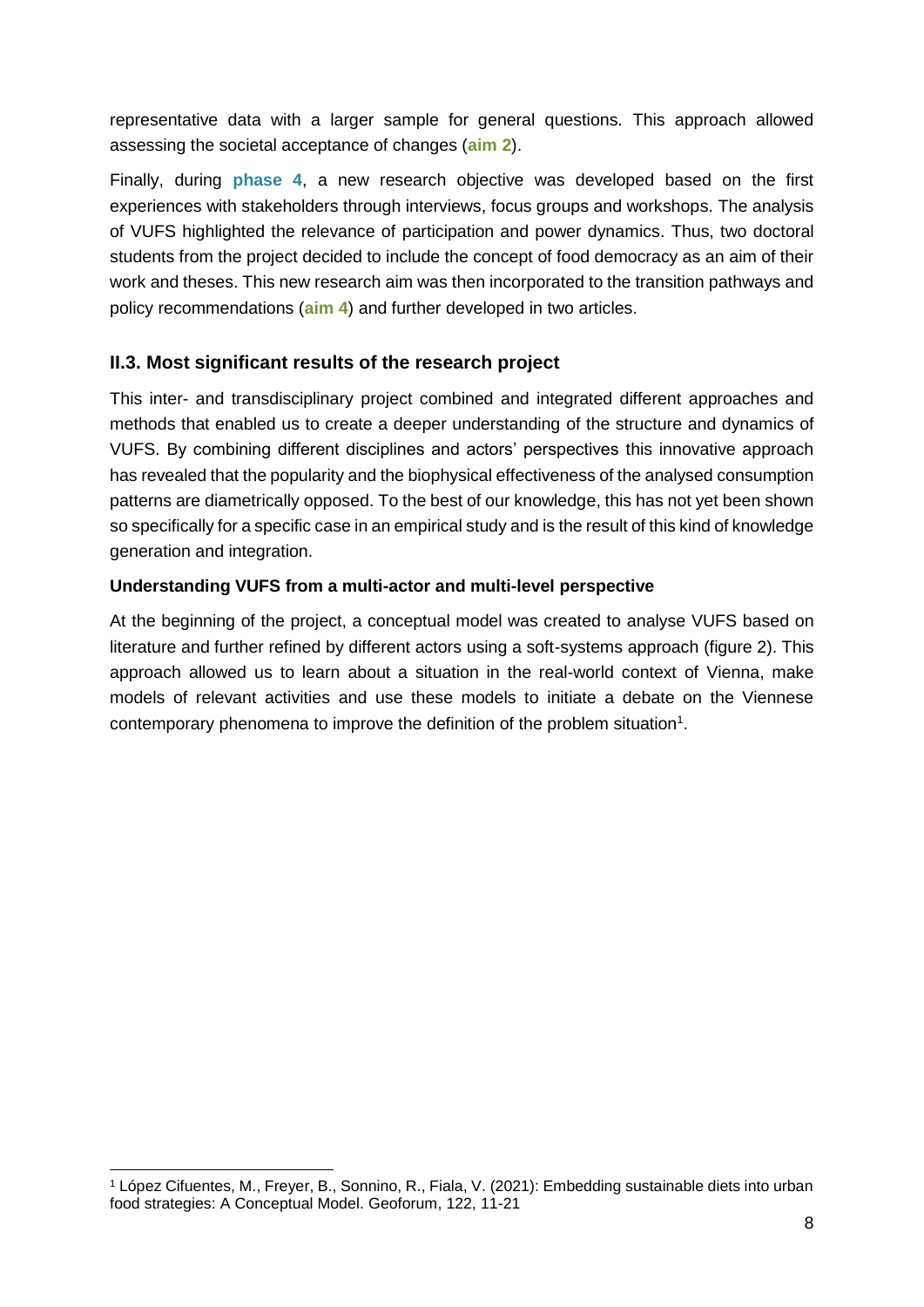

*Figure 2 Urban Food System conceptual model. Source: own based on empirical findings and literature*

At the heart of the conceptual model is VUFS, which includes four interrelated sub-systems and their relations. VUFS is represented as cutting across different geographical scales, each of which has environmental, socio-economic, and political drivers (figure 2). Based on empirical research, we identified different drivers of change for VUFS that may enable change towards sustainability – some predictable and widely researched drivers like consumption practices but also more context-specific and underexplored ones like the density of retailers, food markets or food governance dynamics.

The model developed through the multi-actor approach provided an important support in uncovering key geographical features and cultural dimension of an urban food system. It is an innovative approach that integrates the perspectives of a manifold of actors to link abstract conceptualizations of global food systems with the processes and relationships at the microscale.

Furthermore, we also took a multi-level perspective on food system actors to understand better the development of actors on the niche level (i.e., "protected spaces", where radical innovations with the potential capacity to change the regime emerge) and the regime level (i.e., conventional food sector and its associated mainstream rules and practices), as well as their potential contributions and barriers towards a sustainable and democratic VUFS.

An exemplary qualitative study on food niches with sustainability-oriented innovations (a zerowaste supermarket, an edible insect company, and a community-supported agriculture) in VUFS resulted in the identification of spatial-relational proximities and pathways of food niches towards sustainability transitions of urban food systems. Findings highlight the potential of diverse small-scale niches experimenting with (more or less radical) innovations and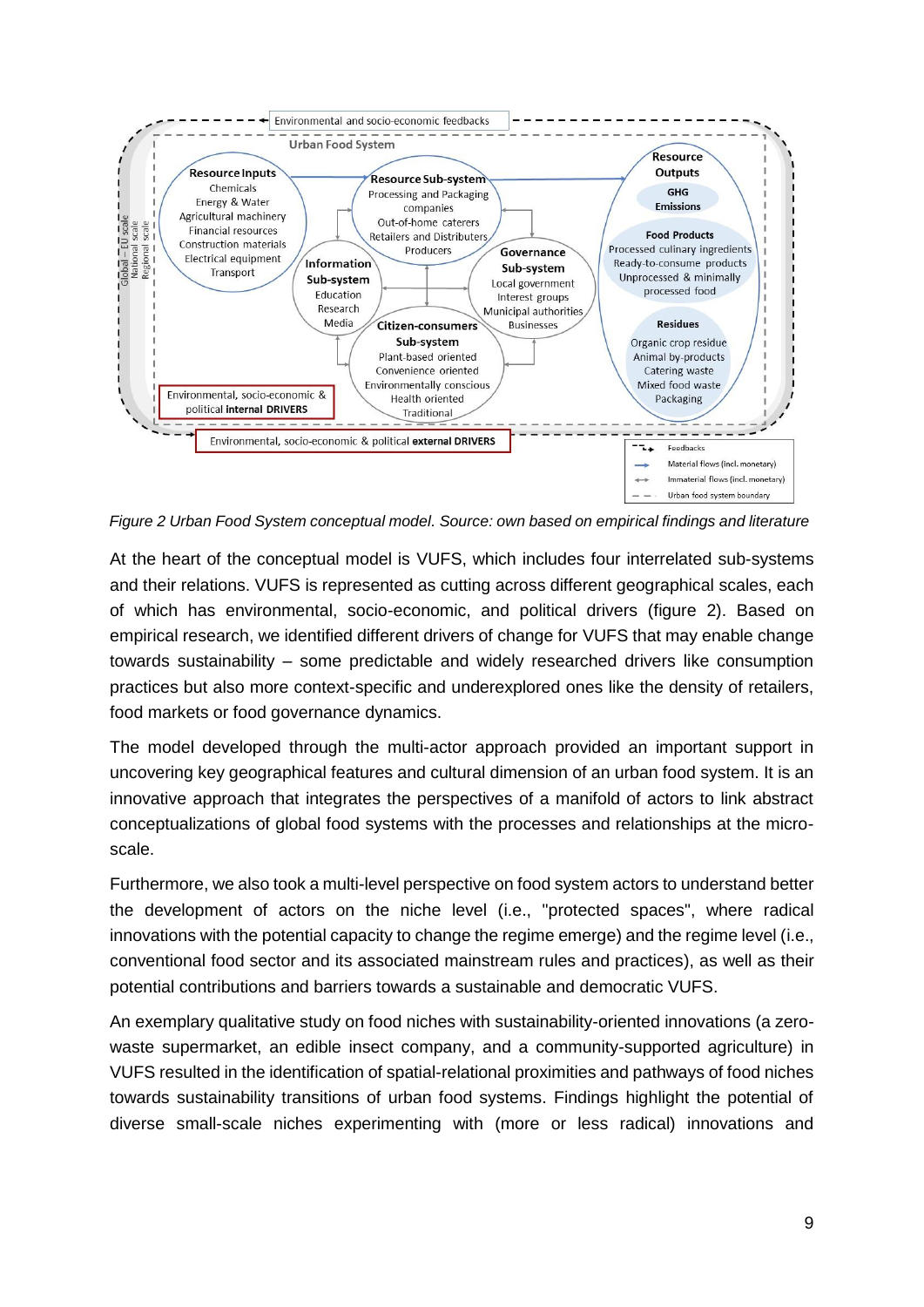interacting in new formats of democratic food governance<sup>2</sup>. The introduction of spatialrelational proximity dimensions to sustainable change processes in urban food systems enabled us to add a new perspective to the sustainability transition literature. Results highlight the importance of relational proximity and thus on increased trust, collaboration, and knowledge and value sharing within and across organizations in the food system.

Finally, qualitative interviews with niche and regime actors served as a basis to analyse the contributions to and barriers for food democracy. Findings demonstrate that food actors at the niche and, to some extent, at the regime level may contribute to a process of on-going changes that fosters a transformation of established structures within the food system. Yet this transformation is still limited by the embeddedness of VUFS in wider socio-economic and political systems<sup>3</sup>.

#### **The land requirements and the GHG footprint of VUFS in perspective**

For the comparative assessment of the most important demand-side strategies to reduce land requirements and GHG emissions associated with food consumption we have developed a novel mass-balanced accounting model (FoodClim) that uses a systems (rather than an LCA based) approach to quantify biomass flows in the food system, land requirements at three spatial scales and the GHG emissions linked to different production, processing and transport steps.

Applying the FoodClim model we find that VUFS is currently drawing on 639,000 ha of agricultural land to provide food for its 1.9 million inhabitants, which represents an area 15 times of the city itself and two orders of magnitude larger than the agricultural land still available within city limits. From another angle, Vienna's land footprint of 0.35 ha/cap is only slightly larger than the agricultural land available per capita in Austria (0.32 ha/cap) and amounts to only two thirds of the agricultural land available per capita in the immediate regional hinterland (within a radius 100 km in Austria). While these relations seem favourable, we estimate that only 8% of Vienna's land footprint is currently located in the regional hinterland and 24% in the rest of Austria.

1

<sup>2</sup> Gugerell, C., & Penker, M. (2020): Change Agents' Perspective on Spatial-Relational Proximities and Urban Food Niches. Sustainability, 12(6), 2333.

<sup>3</sup> López Cifuentes, M., Gugerell, C. (2021): Food Democracy: Possibilities under the frame of the current food system. Agriculture and Human Values 2021, 38, 1061–1078.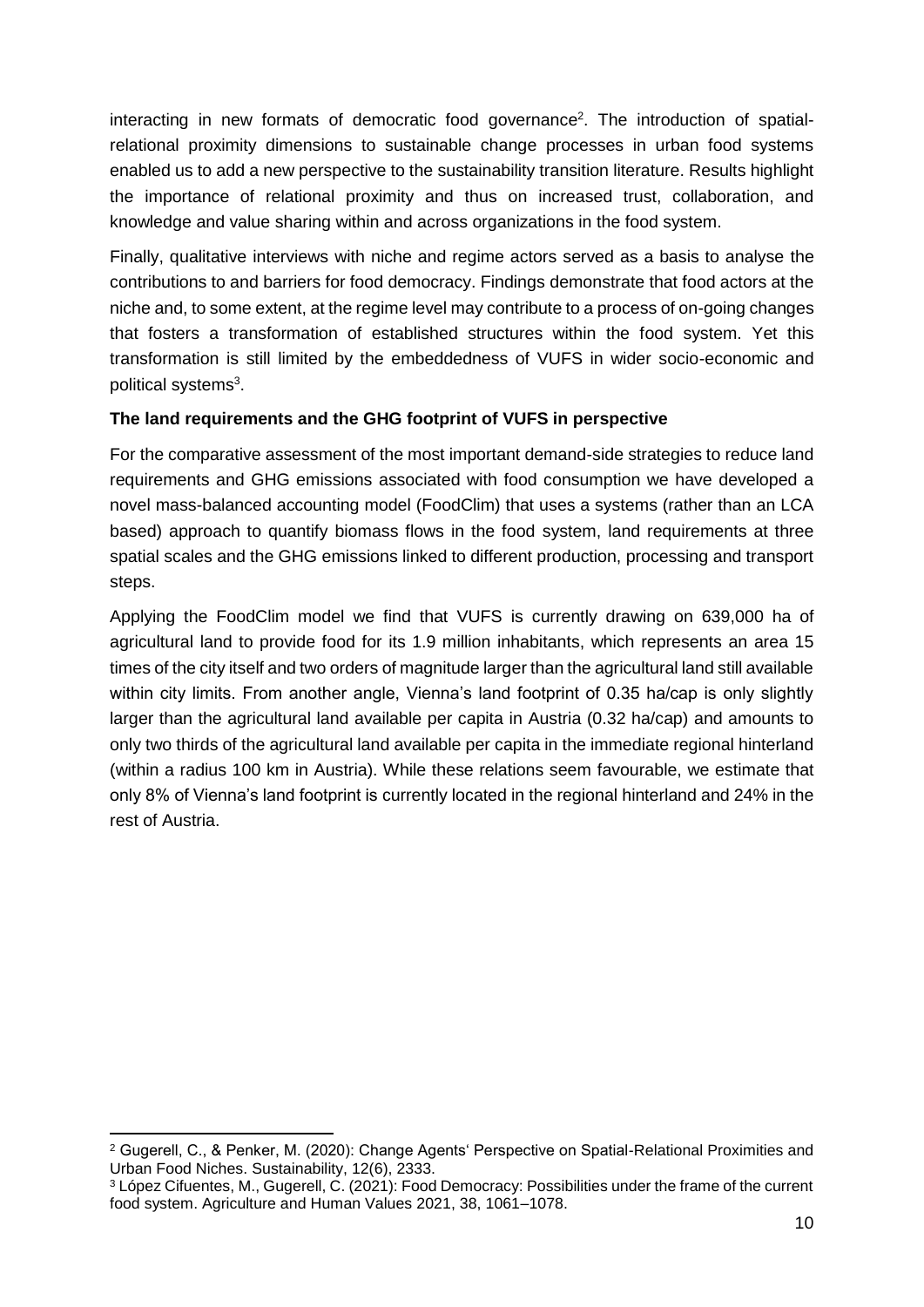VUFS causes GHG emissions amounting to 2.22 Mt of  $CO<sub>2</sub>e/yr$ ., with roughly 60% from agricultural production (incl. aquaculture and fisheries) and the remainder from processing and transport. Most of the agricultural emissions do not stem from the use of fossil fuels but from soil management and enteric fermentation. They can, thus, not be mitigated by a substitution of carbon-free energy for fossil fuels but require other strategies including demand-side changes. Overall the GHG emissions from VUFS are substantial and correspond to 12% of Austria's total territorial GHG emissions in 2015, excluding emissions from land conversion. erie<br>iot<br>ca<br>ire Fishery and aquaculture



sequestration in organic cropland soils (SOC effect) is not shown. animal products, regionalization and preference for organic products. Note: The effect of carbon Vienna for the situation in 2015 (Baseline) and selected scenarios combining different diets low in (b) *Figure 3 Greenhouse gas (GHG) emissions (3a) and land footprint (3b) related to food consumption in* 

Figure 3 shows selected results from the scenario calculations<sup>4</sup>. We find that combined with a reduction of avoidable food wastes by 50% and a regionalization of the food system but without a change in diet (Baseline+OrganicLSE+Vienna Region), GHG emissions under organic agriculture could be reduced by 17% (-28% including carbon sequestration in organic cropland soils). The land footprint, however, would increase by 51%, mainly due to less efficient feed conversion rates and lower crop yields in organic agriculture. Combining organic agriculture with a diet low in animal products (EAT-Lancet) and a regionalized food supply, however, would roughly half GHG emissions from the food system (-49% or -56% including SOC effects) without increasing the land footprint (-2%). This indicates that it is possible to switch to organic agriculture with lower yields and higher animal welfare standards and still considerably cut emissions while reducing the land footprint of agriculture. The Vegan variant of this scenario family would even reduce emissions by approx. 80% compared to the Baseline and would set about one third (-35%) of the agricultural land (mainly grassland) free for other purposes. asciinc forga

To our knowledge, this is the first systemic environmental impact modelling exercise investigating an urban food system and using two complementing footprint indicators. With FoodClim we have developed a flexible tool, which allows capturing the global heterogeneity of agricultural production practices and the involved value chains in a systematic and

-

<sup>4</sup> Lauk, C., Kaufman, L., Theurl, M.C., Wittmann, F., Eder, M., Hörtenhuber, S., Freyer, B., Krausmann, F., 2022. Demand side options to reduce greenhouse gas emissions and the land footprint of urban food systems: A scenario analysis for the City of Vienna. Submitted to Journal of Cleaner Production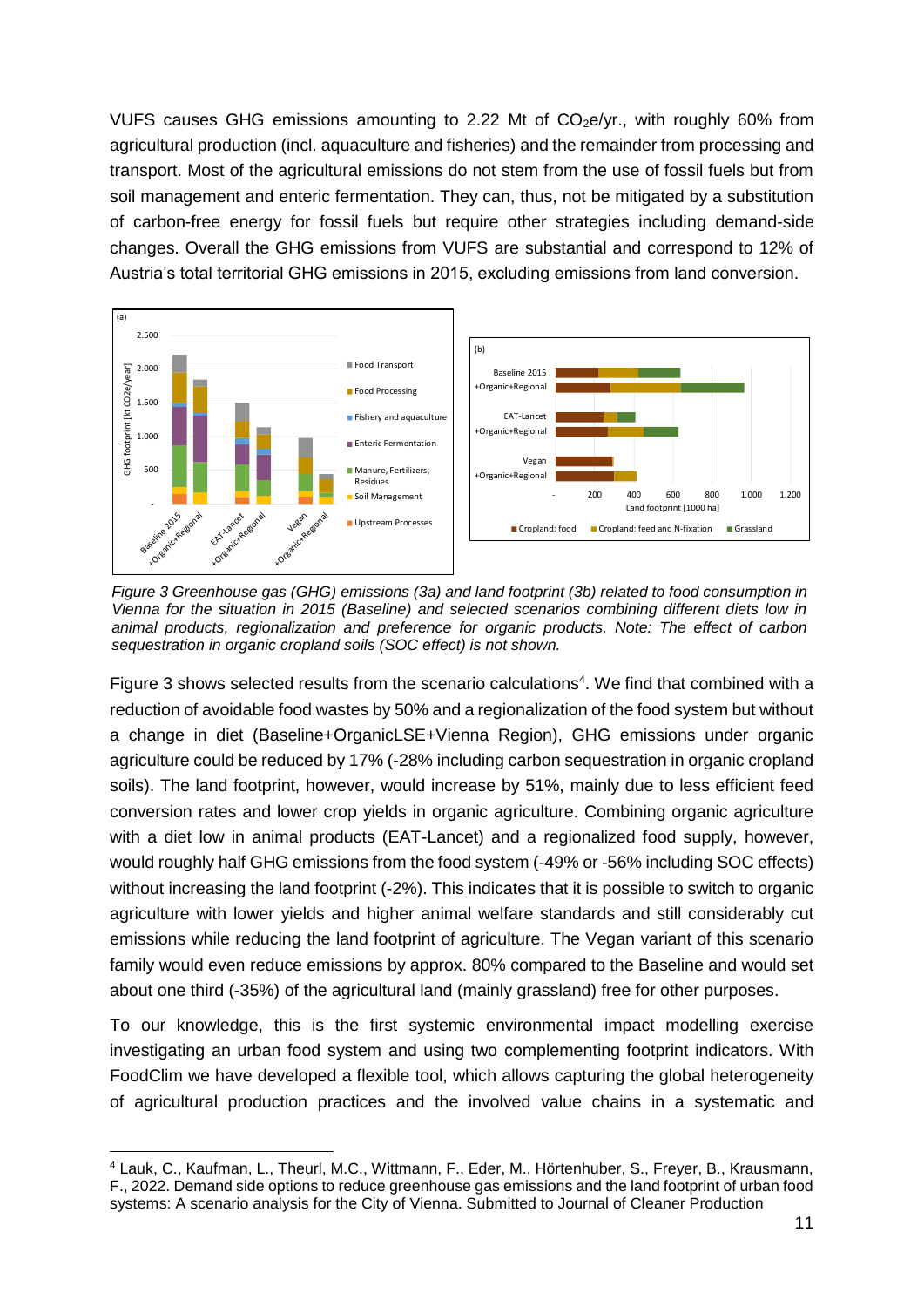consistent way as well as the interrelations between the different measures to reduce environmental impacts of food consumption.

#### **Preferences towards changes in food consumption patterns**

Actors along Vienna's food value chain show a strong preference towards a higher regional food consumption. Not surprisingly, this is the most attractive dimension of food system change for farmers in the region and also most preferred by consumers. Farmers can best cope with increased demand for regional food, as farm adaptations in this case would be incremental rather than transformative – i.e., production systems would mostly need minor adaptations. From a consumers' perspective, the majority of respondents consider the consumption of regional food as beneficial for the environment (80%), while between 40% and 50% seem not to be aware of the implications of organic food and meat production for the environment, respectively. The availability of regional food at the point of sale and visiting farmers' markets positive interrelate with the intention to mainly consume regional food.

Answers to the intention to consume mainly organic food do not show a specific preference. No more than 23% of respondents, who do not already consume mainly organic food, show a high intention to do so. This seems to be correlated to consumers' trust in labelling. Whether organic farm conversion is acceptable to farmers, considering higher gross margins but also higher workload, must be evaluated on a farm-by-farm basis, as farmers may face difficulties with skills and organizing the work load. In general, 43% of conventional farmers would convert to organic farming if the demand for organic food increased, with approximately half of the farmers in the region would produce organically (including farmers who already produce organically). This would affect production quantity and types of crops grown because conversion to organic farming results in lower yields and structural changes in crop rotations. Furthermore, imported nitrogen at farm level would decline by 37%, due to more balanced nitrogen flows, resulting in a decrease in the agricultural reliance on external nitrogen inputs. Such a decline would also be in line with the farm to fork strategy of the EU and would be accompanied by falling demand for external nitrogen in the agricultural inputs sector.

Finally, a reduction of meat consumption is the least popular adaptation among consumers. While half of respondents agree on the relevance of reducing meat consumption for the environment, there is also a considerable share (17%) who completely disagree. Cultural values, gender and the perceived lower price of meat compared to its alternatives are factors that seem to affect consumers' attitude towards a reduction in meat consumption. On the agricultural side, reduced meat consumption is an impediment for livestock farmers to continue their operational focus without adaptation. According to farmers' intended adaptations, meat production in the region would decline by 26% if meat demand declines.

#### **Knowledge integration through a scenario process**

The application of a scenario process enabled the integration of the project's various types of results in a meaningful way. The scenario process served as a helpful planning tool for exploring the urban scope for action in the context of agricultural and food issues in Vienna. The idea of the scenarios was to develop combinations of extreme but still plausible expressions of VUFS characteristics and drivers of change. It brought together different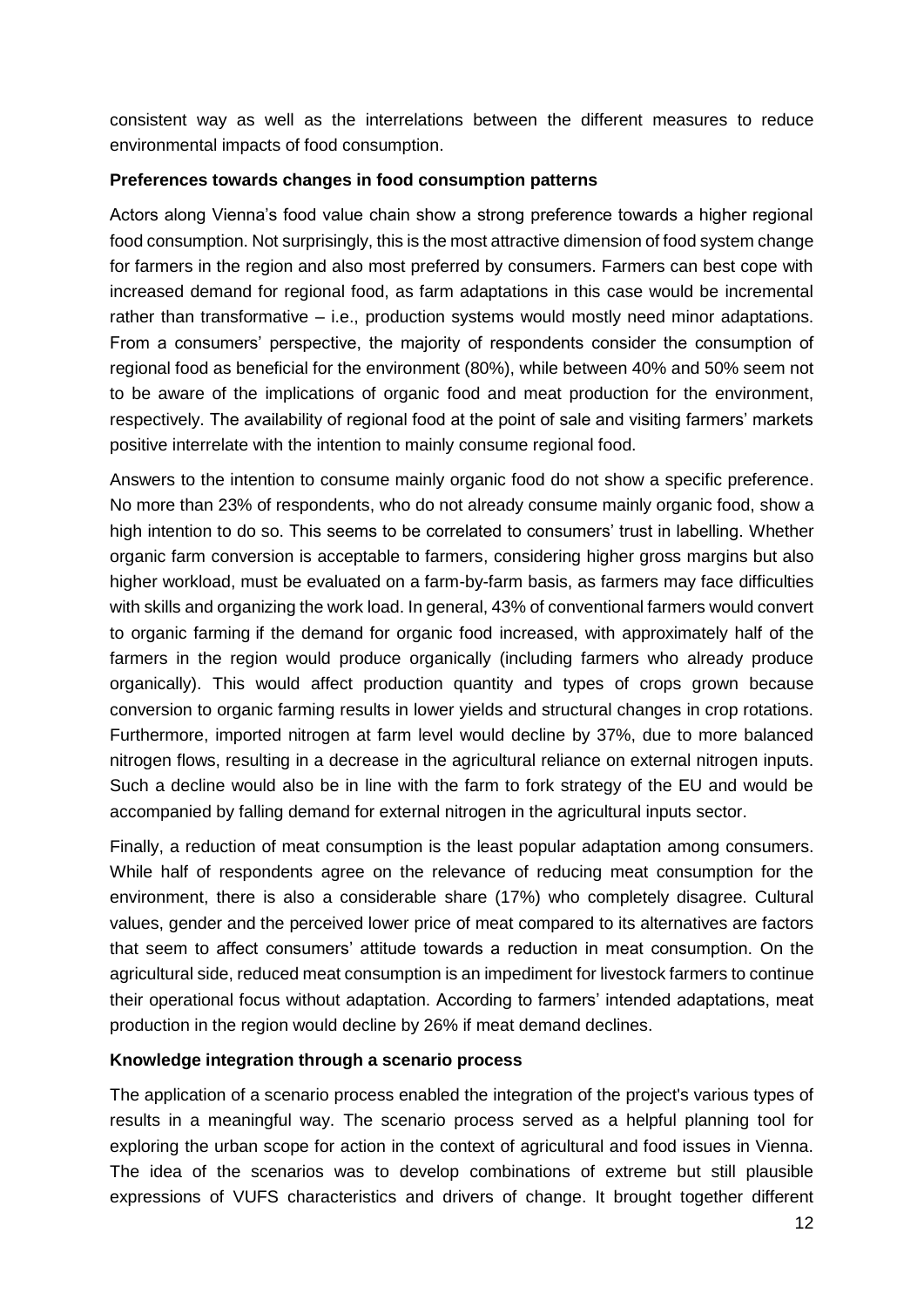sectors, involved different disciplines and stakeholders, heterogeneous knowledge, qualitative and quantitative data, and also very different ideas about the future of VUFS<sup>5</sup>. Scenario A gives priority to organic products and promotes transparency in food systems and education of consumers. In contrast, in scenario B, civil society plays a crucial role in decision-making and supporting disadvantaged groups. There is a focus on the regionalization and diversification of VUFS. Finally, scenario C focuses on technological solutions to improve the ecological and economic performance of food systems based on the current Austrian diet.

Based on the findings of the project, we developed different transition pathways for the three scenarios. For example, according to scenarios A and C, local food production could only play a minor role in the future Vienna. These two scenarios confront urban governance with the challenge of how the agricultural areas that become available can be preserved as, e.g. recreational areas or carbon sinks despite settlement pressure. In addition, measures to secure the food supply would probably be needed – e.g. diversification of supply regions. In contrast, scenario B assumes a possible expansion of food production and processing activities. In terms of planning, the aim here is to expand priority areas for agricultural production and to gain additional areas for micro-gardening, but also to secure areas for food processing and markets. In addition, more attractive framework conditions would be needed for all those who might be interested in a profession in the food supply sector in the future, or social measures to support disadvantaged groups in the face of rising food prices.

#### **Further activities and career developments**

This project contributed to the profiling of two post docs (Christian Lauk and Michaela Theurl) and to four dissertations – two already completed (Christina Gugerell and Marta López Cifuentes) and another two still in progress (Fritz Wittmann and Lisa Kaufmann).

In the near future we plan to submit another article about the research process and knowledge integration in this project to the Journal GAIA and further publications to field specific journals. The results from the project will be presented in future lectures and conferences. The FoodClim model developed in this project can be used in future projects to assess food and also bioeconomy scenarios for Vienna and also for Austria and it can be adapted to be applied for other European cities or regions. A cooperation for a comparative study with colleagues from Instituto de Ciências, Tecnologias e Agroambiente da Universidade do Porto is planned.

## **II.4. (Potential) impact on and benefits for society**

The results and scenarios developed and the exchange across disciplinary and sectoral boundaries have already been used to inform the first Vienna Food Strategy, which representatives of the City of Vienna and the VFPC are currently discussing with numerous stakeholders. They are using these inputs to support their aims and measures with scientific data in order to produce a more robust and science-based food strategy. In addition to a common vision and very concrete and time-bound measures, this strategy also contains indicators for monitoring the achievement of objectives. The collaboration with the VFPC

 $\overline{a}$ <sup>5</sup> Gugerell, C., López Cifuentes, M., and Penker, M. (2021): Wie isst Wien in Zukunft? Erfahrungen aus einem Szenarioprozess. Vereinigung für Stadt-, Regional- und Landesplanung e.V. Berlin, Germany.